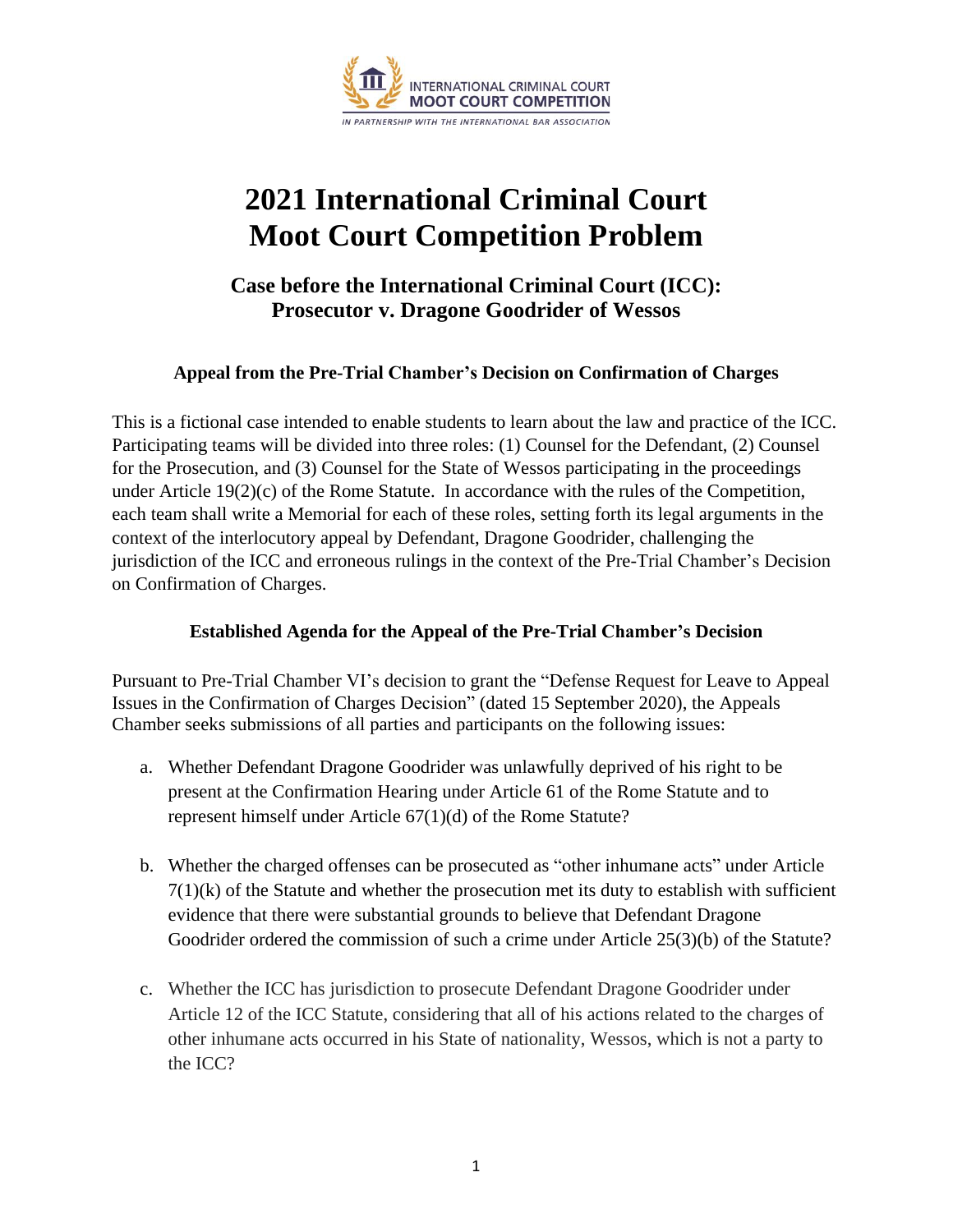

### **[This is a fictional document for use in the ICC Moot Court Competition. Any similarity to actual events or incidents is purely coincidental.]**

Pre-Trial Chamber VI **2021 ICC Moot Court Competition**

#### **Prosecutor v. Dragone Goodrider of Wessos**

#### **Confirmation of Charges against Defendant Dragone Goodrider of Wessos**

Pre-Trial Chamber VI of the International Criminal Court (ICC) renders this decision on the application filed by Counsel for the Defendant, Dragone Goodrider, challenging the jurisdiction of the ICC in the context of the confirmation of the charges of crimes against humanity.

#### **Introduction**

1. This case constitutes several "firsts" for this Court. It is the first case to address whether the ICC can hold a Confirmation Hearing without the physical presence of the accused and appoint defense counsel over the objection of the accused where the accused has asserted his right to represent himself and then proceeded to act in a persistently disruptive manner during pre-trial proceedings. It is also the first case to address whether actions of an accused that resulted in the spread of a deadly virus can be prosecuted as "other inhumane acts" as a crime against humanity under Article  $7(1)(k)$  of the Statute. And it is the first case to address whether the ICC has jurisdiction over acts of a non-party national that occurred in the territory of a non-party state but had a deadly effect on nationals in a state party to the Rome Statute where the crime charged does not require a transborder element.

#### **Factual Background**

**2. The Defendant:** The Defendant, Brigadier General Dragone Goodrider (age 51), is a national of Wessos, where he has held the position of Minister of Defense for the past eleven years. As such, he has budgetary and command authority over all agencies and functions of the government relating to national security and the Wessos armed forces and police. A graduate of the Wessos Judge Advocate General School, General Goodrider is described in the international press as a tempestuous figure, who is the second most powerful official in Wessos, with substantial autonomy in his sphere of authority.

3. **Primary States:** This case focuses on two States (Eassos and Wessos) that are located adjacent to one another on an island roughly the size of Haiti/Dominican Republic, located in the Sea of Astapor. The State of Eassos (population 7 million) is a party to the Rome Treaty, which it ratified on 5 August 2018. The State of Wessos (population 5 million) has neither signed nor ratified the Rome Treaty and views the Court as an afront to its sovereignty. Wessos and Eassos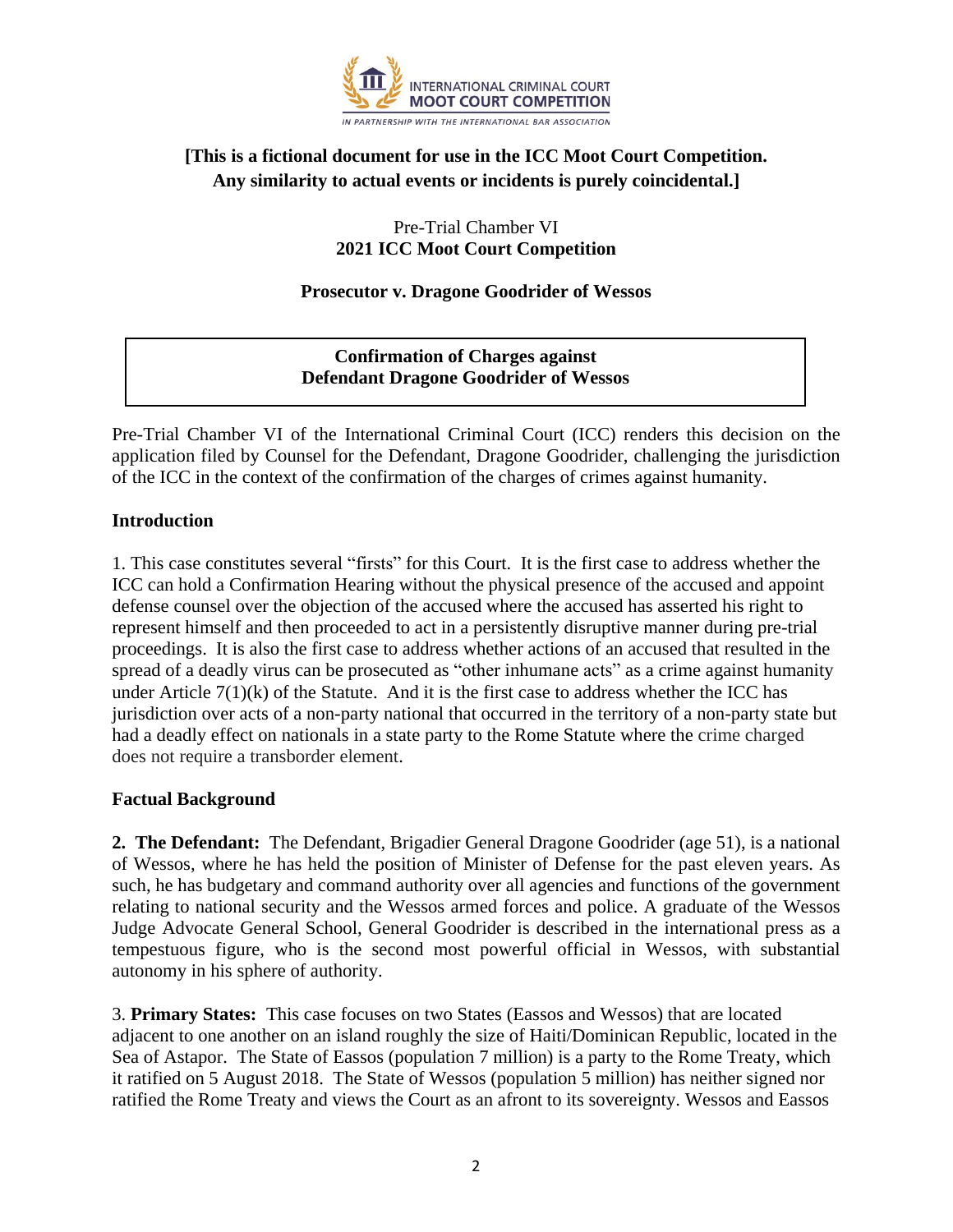

are members of the U.N. and the World Health Organization. They do not have a bilateral extradition treaty and are not party to any other treaty relevant to the subject matter of this case. Eassos has a democratic form of government, while Wessos is ruled by an authoritarian regime, which attained power in a coup in 2009. Since then, Wessos has been a secretive country with little involvement in the international community, and has had a strained relationship with the government of Eassos. The exact boundary between them is in dispute and the porous border area known as the Bloody Mountain range has been the site of frequent smuggling of contraband from Eassos to Wessos, refugee migration from Wessos to Eassos, and sporadic armed incursions in both directions. The two States do not have diplomatic relations and each side is extremely suspicious of the territorial and military ambitions of the other. **See Map at Appendix A.**

4. **The Evidence**: The essential facts of this case are based on the Report by the World Health Organization on the Viral Outbreak in Eassos, dated 21 April 2020, and two Annexes appended to the WHO Report -- Annex 1, containing a series of confidential emails between the Defendant and Dr. Lance Rayder (MD, PHD), the Director of the Wessos Institute of Viral Diseases; and Annex 2, containing the minutes from a meeting of the Wessos National Security Council on 2 March 2020. **See WHO Report at Appendix B**. Appointed Defense Counsel does not contest the authenticity of these emails or meeting minutes, only their legal significance.

5. As documented in the emails appended to the WHO Report, Wessos had been hit hard by the outbreak of the H5N8 Avian Influenza in the summer of 2019. Only poultry and wild birds had been infected, but General Goodrider was concerned that the virus would mutate and jump to humans. This prompted General Goodrider in October 2019 to order Dr. Lance Rayder, the Director of the Wessos Institute for Viral Diseases, to immediately launch a program to develop a vaccine that would protect the Wessos human population against this disease should it return. He understood that as a first step this would require developing a mutation of the H5N8 that can infect humans.

6. In response, Dr. Rayder told General Goodrider that he would transform an existing microbiological testing laboratory at the Institute for Viral Diseases to be used as the site for the development of a strain of the H5N8 Avian Influenza that can infect humans through airborne transmission and a vaccine against the virus. But Rayder pointed out that the Institute had never before worked with such a dangerous virus, and therefore requested that General Goodrider provide him increased funding from the Ministry of Defense to upgrade the existing lab facility, including by adding airtight seals, improved air filtration, a shower in the anteroom, and an incinerator for contaminated clothing. He specifically warned Goodrider that "without these upgrades there was a very high risk that a deadly virus could escape the lab into the general population of Wessos."

7. Goodrider answered that Dr. Rayder's team should commence work without delay and that no additional funding was available for the project. He said he believed that Rayder was exaggerating the risk and told Rayder that if he won't get the job done under these conditions, he'll be replaced by someone else who will.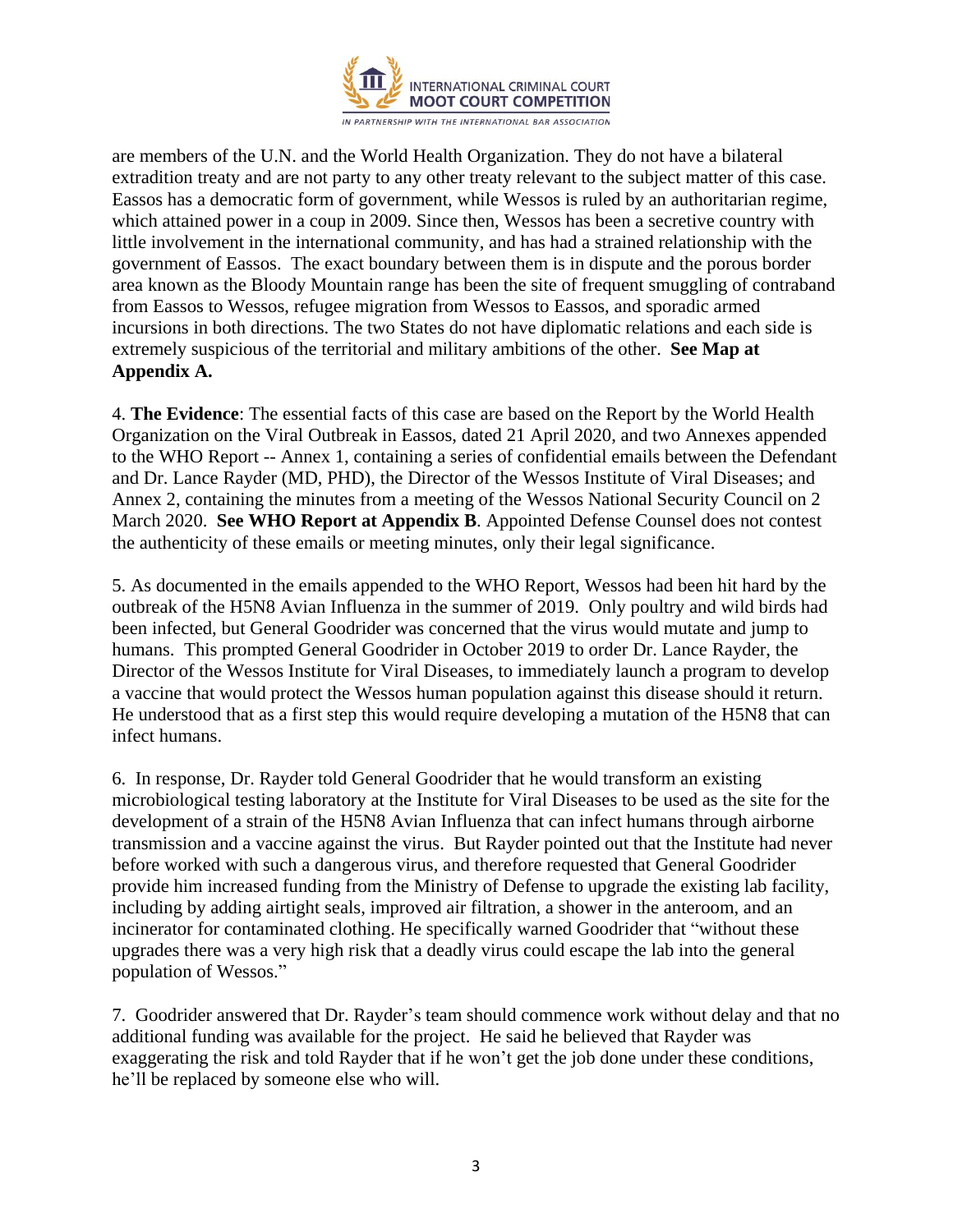

8. At first, things seemed to be going smoothly. In February 2020, Dr. Rayder reported to General Goodrider that his team had conducted a series of successful trials with a modified strain of the H5N8 avian influenza on ferrets: "Given the close resemblance of ferrets to humans in many aspects of influenza biology and pathology, we believe we now have a strain of H5N8 capable of human-to-human airborne transmission. Now, we can start testing a vaccine to protect the human population from this deadly virus."

9. Then, things went wrong. In an email dated 27 February 2020, Dr Rayder reported to General Goodrider that two of the Lab scientists had failed to report to work that morning because of flu-like respiratory symptoms they were experiencing. Dr. Rayder said that the scientists were self-quarantining at home, but that they had traveled to their home in the Bloody Mountain Range near the Eassos border from the Lab on a crowded bus, potentially exposing dozens of individuals along the way. "This is just what I warned you about," Dr. Rayder wrote.

10. In a reply email dated a few hours later, General Goodrider told Dr. Rayder not to panic. Instead, Goodrider instructed Rayder to continue the work with other scientists until the sick personnel recovered and returned to the Lab. But things only got worse. On 1 March 2020, Dr. Rayder emailed General Goodrider to inform him that the two scientists had died, that their families were now experiencing similar symptoms, and that more scientists at the Lab were also showing symptoms of serious respiratory illness.

11. That was the last email Dr. Rayder sent General Goodrider. Shortly after sending the email, Dr. Rayder left the Institute with copies of his email correspondence and traveled with them across the border into Eassos. He made his way to the Eassos Capital Hightown, where he sought and was provided asylum. On 11 April 2020 Rayder provided the government of Eassos copies of the correspondence with Goodrider regarding the development and escape of the deadly virus, which the Eassos Minisry of Health immediately forwarded to the World Health Organization. The entire chain of email correspondence was included in the WHOs Report on the Viral Outbreak in Eassos, dated 21 April 2020.

12. Meanwhile, on 2 March 2020, General Goodrider convened an emergency meeting of the Wessos National Security Council, which he heads. The Council is made up of the Ministers of Transportation, Health, Public Safety, and Defense, all of whom are under the command of General Goodrider. The minutes of this meeting were leaked on 16 April 2020 to the international press by the Secretary of the National Security Council, who the Prosecutor reports has subsequently gone missing. According to those minutes, General Goodrider ordered that all necessary steps be taken to keep the spread of the newly created virus secret to avoid panic. He ordered clean-up crews to dispose of the bodies of the infected scientists and their families. He further ordered the Wessos police to round up all individuals showing signs of having contracted the virus and transport them to military quarantine centers. Finally, he ordered that the weekly flight from the Wessos international airport be suspended until further notice.

13. According to the 21 April 2020 WHO Report, while General Goodrider's actions effectively contained the outbreak on the Wessos side of the border, the deadly new virus had already spread to neighboring Eassos. "Rather than warn Eassos and the WHO, General Goodrider's secrecy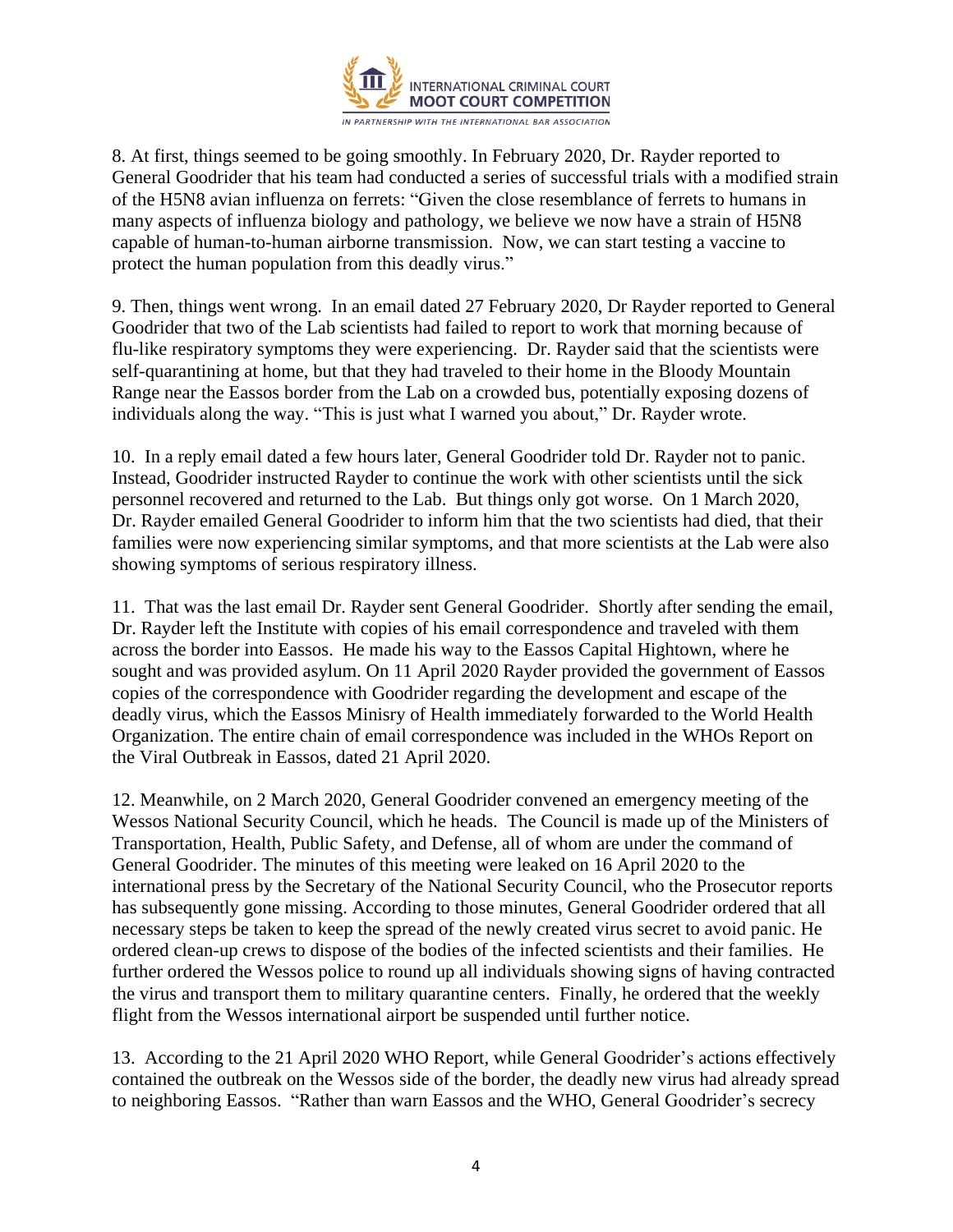

order was tantamount to a death sentence -- by mid-April, 250,000 residents of Eassos had died of the new strain of avian influenza, and many more suffered severe illness."

#### **Proceedings before the ICC**

14. After the WHO Report was published, Eassos indicted Dragone Goodrider under its domestic homicide statute for ordering the creation of a deadly disease under conditions likely to result in its release and for ordering the fact of its release be kept secret, resulting in the deaths of over 250,000 men, women, and children in Eassos. With no prospect of obtaining custody over General Goodrider from Wessos, the Government of Eassos referred the matter to the ICC for prosecution on 1 June 2020 under Article 14 of the ICC Statute.

15. Based on the WHO Report and its attachments, the ICC Prosecutor determined that there was a reasonable basis to proceed with an investigation into whether Dragone Goodrider was responsible for "other inhumane acts" in Eassos under Articles  $25(3)(b)$  and  $7(1)(k)$  of the Rome Statute. Pursuant to Article 58(1) of the Court's Statute, on 15 July 2020 the Pre-Trial Chamber granted the Prosecutor's request for the issuance of a summons, requesting Dragone Goodrider to appear before the Court.

16. Two weeks later, on 1 August 2020, Dragone Goodrider voluntarily appeared before the Pre-Trial Chamber of the ICC with the objective of contesting the Court's jurisdiction over this case. Pursuant to Rule 21(4), noting that he was an experienced lawyer, Goodrider notified the ICC in writing of his intention to represent himself in all proceedings before the ICC.

17. At the conclusion of the proceedings on 1 August, the Pre-Trial Chamber rejected Dragone Goodrider's request for interim release pending trial under Article 60 and Rule 121. The Defendant became enraged. He used the most offensive curse words and foul language imaginable to describe what he thought of the Pre-Trial Chamber's ruling and judges and threatened to use his right of self-representation to turn every stage of the proceedings into a circus "like Saddam Hussein did at his infamous trial." The Pre-Trial Chamber responded to the Defendant's "persistent and disruptive outbursts and use of foul language" by informing Goodrider that it would be appointing him "stand by" Defense Counsel to provide assistance and step in if necessary pursuant to Article 67(1)(d) of the ICC Statute and Rule 22 of its Rules of Procedure and Evidence. Goodrider replied that he rejected the Court's authority to assign Defense Counsel when he wished to represent himself and said he would not cooperate in any way with such Counsel.

#### **The objections of the Defense Counsel**

18. In a written submission dated 15 August 2020, the court-appointed Defense Counsel raised several objections to the jurisdiction of the ICC and other matters on behalf of Dragone Goodrider despite not having communicated with him: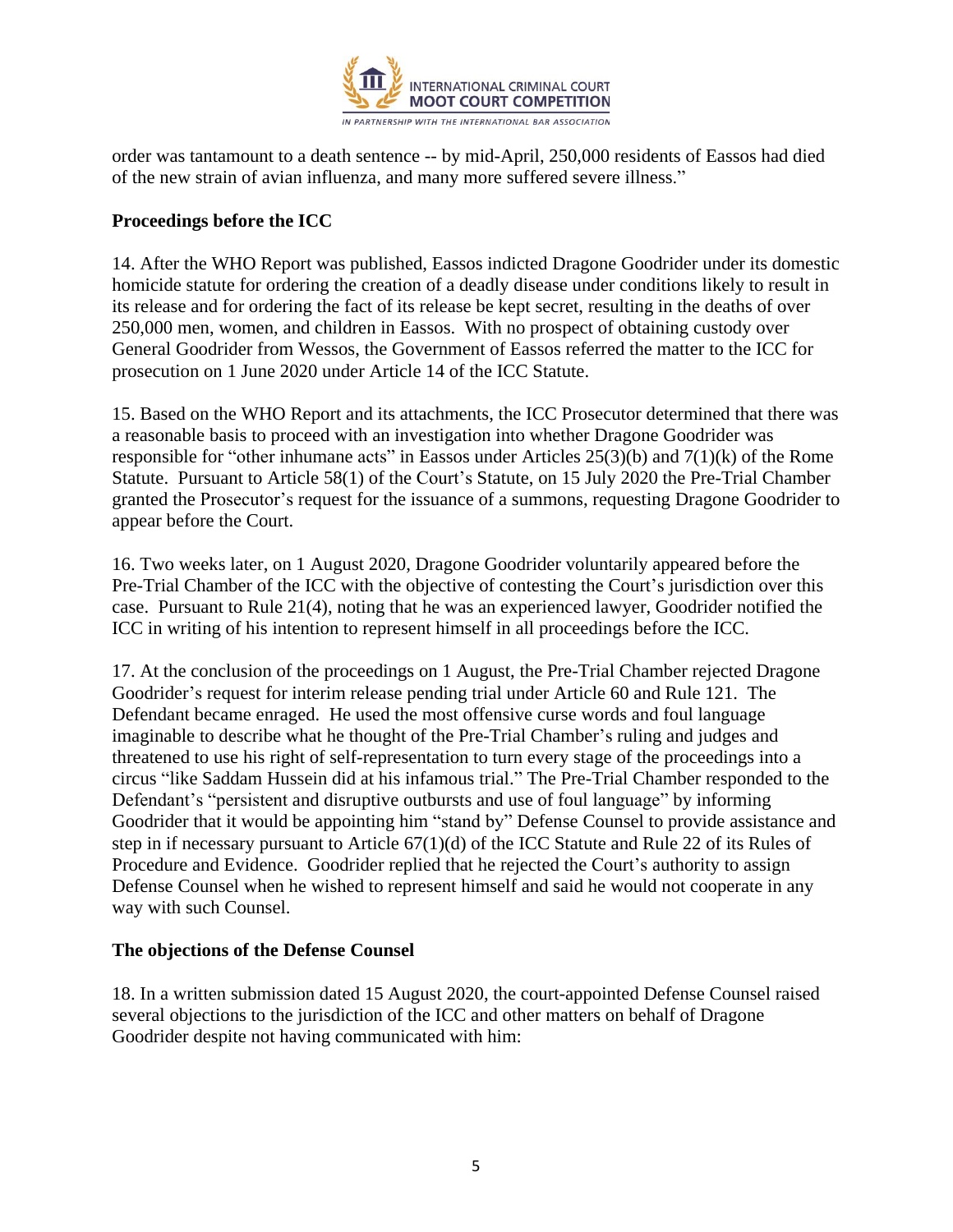

First, Defense Counsel argued that the Pre-Trial Chamber could not appoint defense counsel for a defendant who elects to represent himself, and that the Court must allow Dragone Goodrider to appear as his own lawyer at every stage of the proceeding.

Second, Defense Counsel argued that the allegations do not make out a cognizable "other inhumane act" crime against humanity under Article  $7(1)(k)$  of the ICC Statute. Instead, he argued that the Prosecutor must charge the crime against humanity of murder under Article  $7(1)(a)$ , and said to apply an "other inhumane act" of spreading a virus would violate the *nullem crimen sine lege* principle set forth in Article 22 of the ICC Statute. Further, Defense Counsel argued that the alleged facts contained in the WHO Report and its attachments are not sufficient for a prosecution of ordering commission of a crime against humanity of any type under Article 25(3)(b) of the Statute.

Third, Defense Counsel argued that the ICC does not have jurisdiction over this case, as the preconditions established under Article 12 of this Court's Statute were not met. Dragone Goodrider is a national of Wessos, he resides in Wessos, and all of his actions occurred in Wessos -- a state that is not a party to the ICC. According to the Defense, the so-called "effects jurisdiction" is not part of the Court's jurisdiction except in a case where the trans-border effect is an element of the crime, such as with deportation in the Bangladesh/Myanmar (Rohingya) case.

The Pre-Trial Chamber agreed to consider these objections at a hearing on Confirmation of Charges under Article 61 of the Court's Statute.

#### **Findings and Conclusions**

19. On 1 September 2020, the Pre-Trial Chamber held an oral argument on the Confirmation of Charges as well as the objections raised by the Defendant. After the Prosecution laid out its case, Defendant Dragone Goodrider was permitted to address the Court following a warning by the Pre-Trial Chamber that disruptive behavior would not be tolerated. Ignoring the warning, Goodrider resorted to curse words and used racial slurs and anatomical slang to refer to the Prosecutor and Judges. Invoking Article 56(1)(b) of the Court's Statute, the Prosecutor asked for the removal of the defendant due to his inappropriate behavior. To ensure the decorum, efficiency, and fairness of the proceedings, the Pre-Trial Chamber declared a recess, instructed appointed Defense Counsel to take over for the Defendant, and arranged for Dragone Goodrider to participate in the remainder of the Confirmation proceedings from a remote location in the ICC premises via a video link with the ability to communicate with appointed Defense Counsel.

20. After duly considering the written submissions and oral arguments of the Prosecutor, appointed Defense Counsel, and Counsel for the State of Wessos, the Pre-Trial Chamber hereby makes the following findings and conclusions:

First, pursuant to Article  $67(1)(d)$ , the Pre-Trial Chamber finds that it was consistent with the interest of justice for it to appoint "stand by" Defense Counsel over the objection of the contumacious Defendant, and pursuant to Article 63(2) and Rule 170 to require him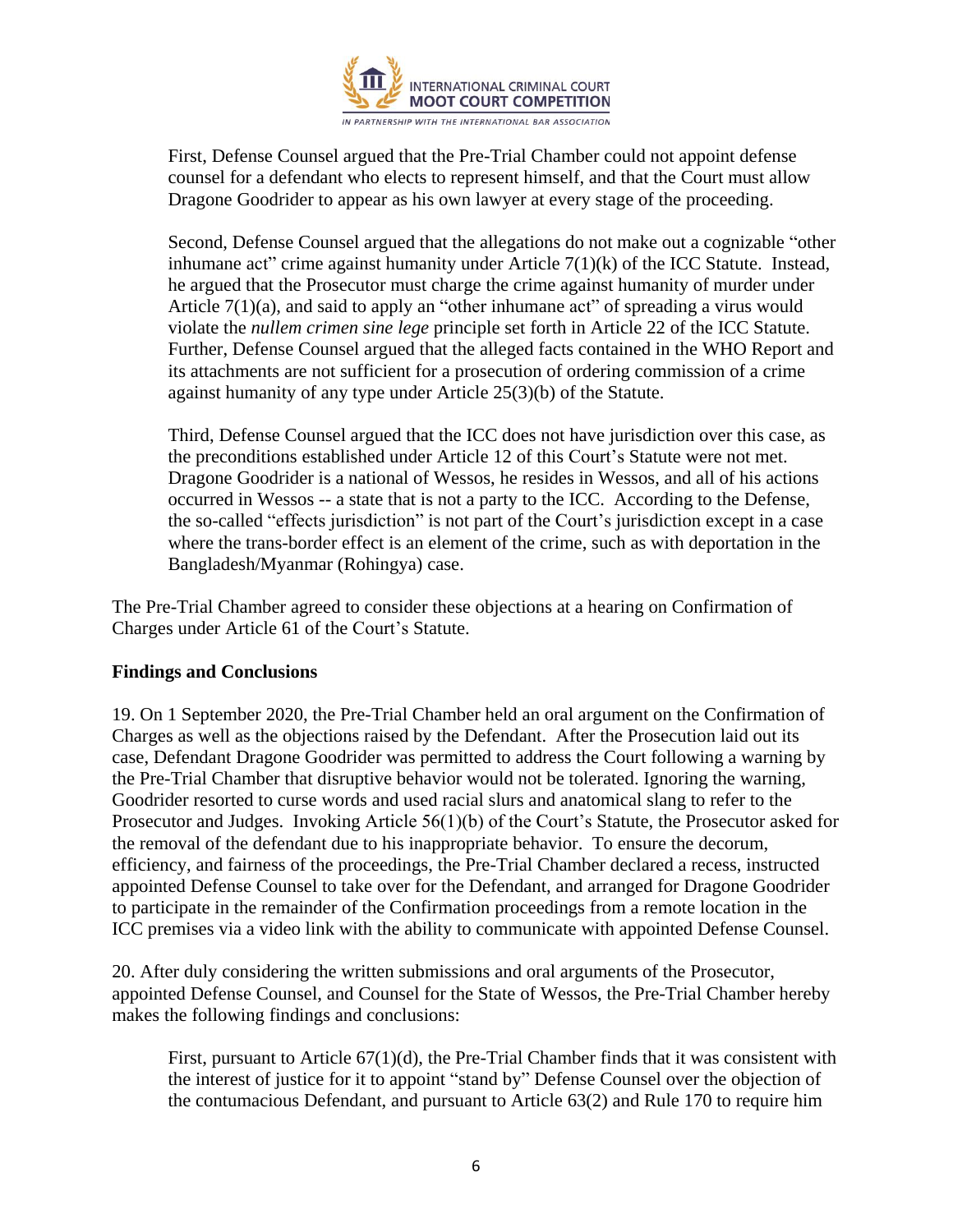

to participate remotely in order to preserve the decorum, efficiency, and fairness of the proceedings.

Second, the Pre-Trial Chamber determines that the WHO Report and the appended emails and meeting minutes, together with the evidence of serious injury to thousands of victims in Eassos, constitute sufficient evidence to provide substantial grounds to believe that the Defendant's orders constituted commission of "other inhuman acts" as a crime against humanity under Articles  $25(3)(b)$  and  $7(1)(k)$  of the Rome Statute.

Third, the Pre-Trial Chamber determines that the Court does have jurisdiction in this case under Article 12 of the ICC Statute where the Defendant's orders caused the deaths of hundreds of thousands of citizens in the State of Eassos, which is a Party to the ICC Statute. Specifically, the Chamber holds that the Court may exercise "effects jurisdiction" including against nationals of non-party states even where transborder acts are not an element of the crime.

#### **For these reasons, the Pre-Trial Chamber hereby:**

Determines that the Defendant may be prosecuted for commission of crimes against humanity, namely other inhumane acts, pursuant to Articles 7(1)(k) and 25(3)(b) of the Statute.

Determines that the preconditions set forth in Article 12 of the Statute are met in this case.

Confirms that the Prosecutor has supported the charges of other inhuman acts as a crime against humanity with sufficient evidence to establish substantial grounds to believe that Dragone Goodrider is criminally liable for the charges against him.

Orders the Registrar to notify the parties and participants of this decision.

#### **Dissent by Judge Vexatious:**

I found the arguments of the Defense on issues 1, 2 and 3 (see para. 18 above) persuasive and I therefore dissent from the Decision of the Pre-Trial Chamber and urge the Chamber to certify the case for interlocutory appeal.

#### **[Signed] Judge Friendly, Judge Learned, and Judge Vexatious (Dissenting)**

**Dated 15 September 2020 At The Hague, The Netherlands**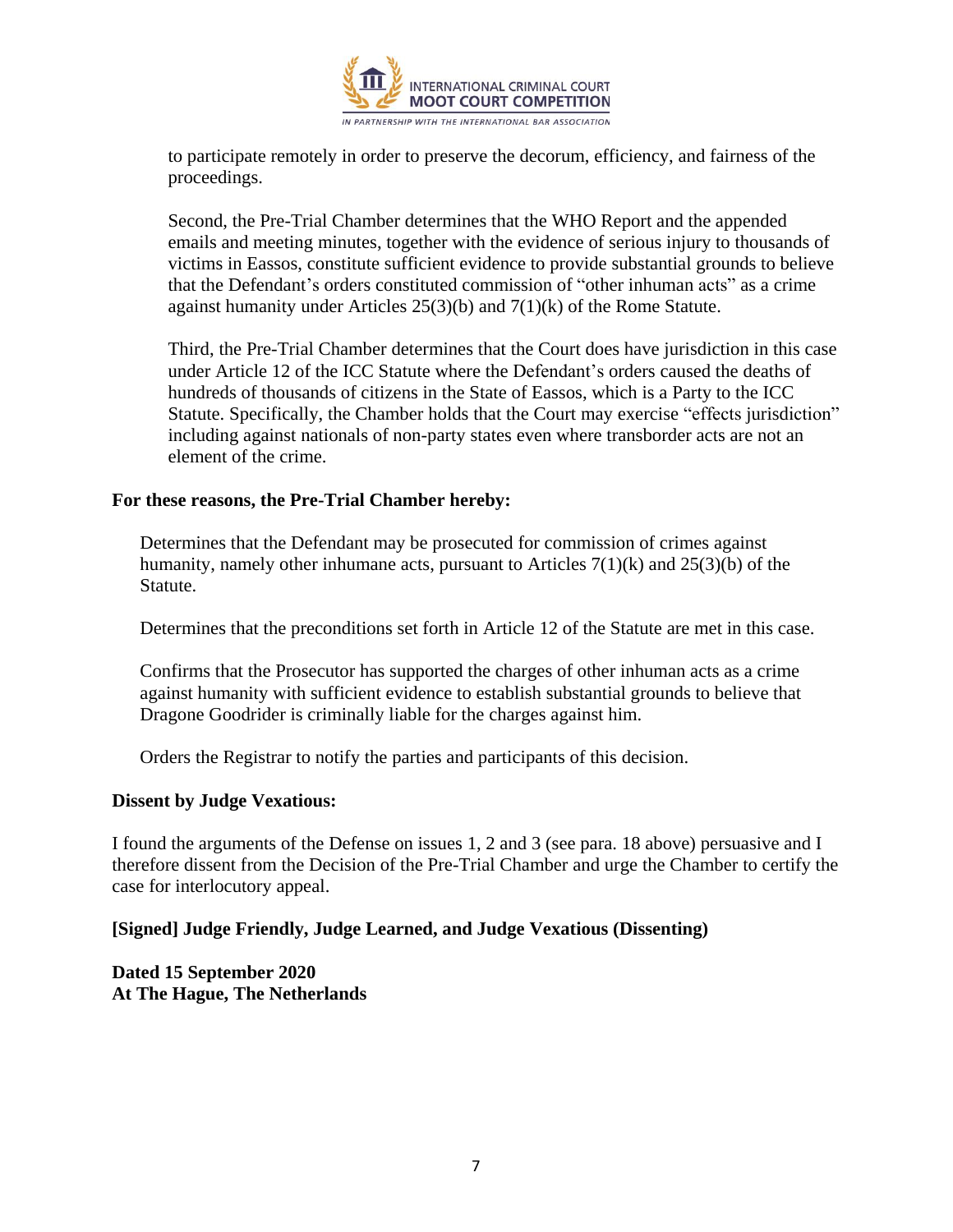

# **Appendix A Map**

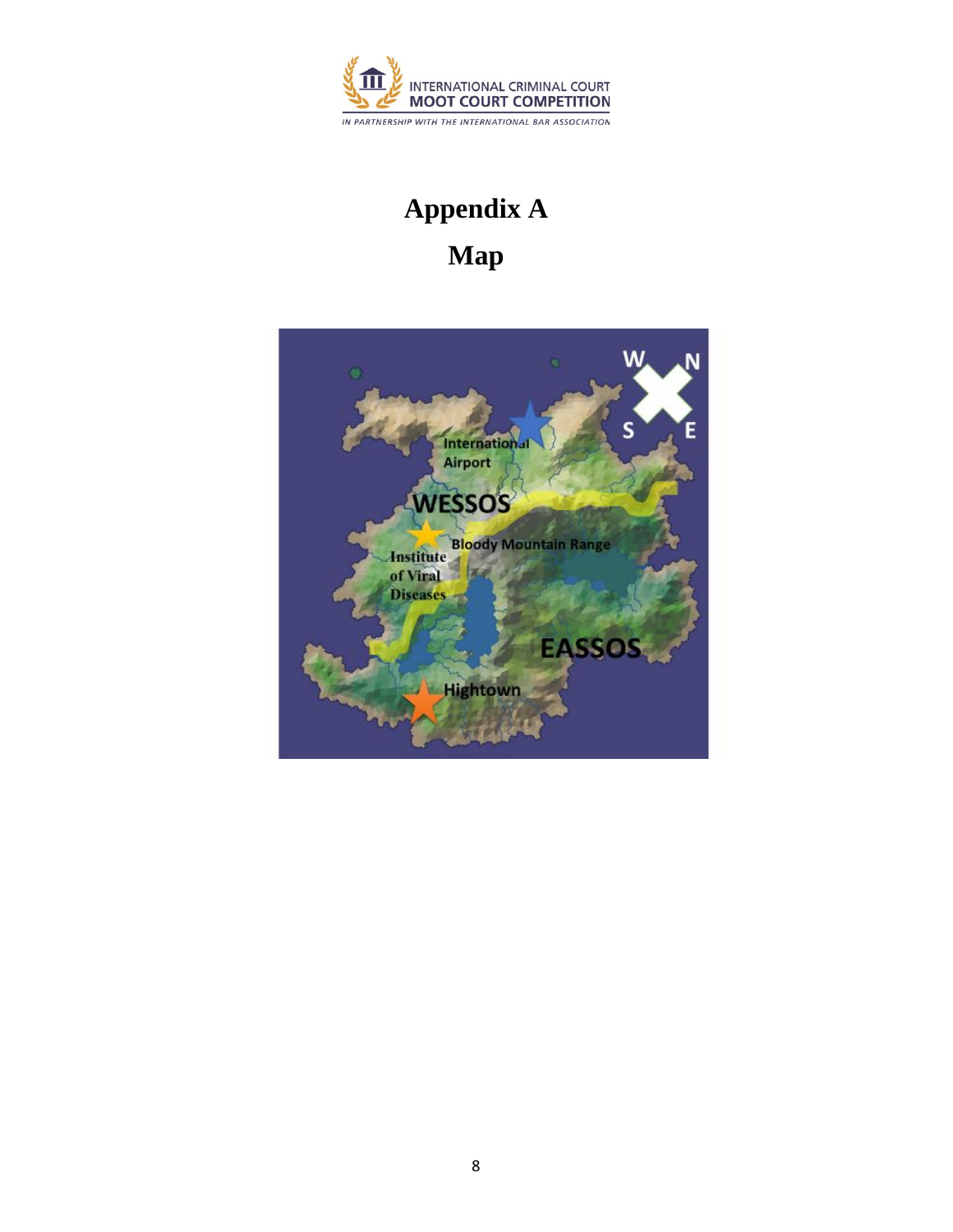

# **Appendix B**



# **[Fictional] Report of the World Health Organization On the viral outbreak in the State of Eassos 21 April 2020**

- 1. In the summer of 2019, an outbreak of H5N8 Highly Pathogenic Avian Influenza spread through the adjacent states of Eassos and Wessos. By September when the viral outbreak subsided, 50 percent of the two countries' poultry had perrished, as well as millions of wildbirds. No humans or livestock were infected by the avian influenza at that time.
- 2. On 21 March 2020, the Office of the Director General of the World Health Organization was alerted by the Eassos Ministry of Health to a deadly new strain of influenza that was spreading quickly through the human and animal population of the State of Eassos. The first cases were discovered in early March among the towns in the Bloody Mountain Range that straddles the Eassos/Wessos border. From there, the disease quickly spread to the Eassos coastal cities and the capital city of Hightown (population 1 million).
- 3. On advice from the WHO, on 23 March 2020 the government of Eassos ordered culling/burning of any animals showing symptoms of respiratory illness, required all residents to shelter in place, closed major border crossings and all means of transportation into and out of the country, and required all residents to wear masks when outside their homes. Although these efforts ultimately brought the spread of the disease under control, by mid April 250,000 residents of Eassos had died of the new virus, which Eassos scientists identified as a mutated version of the H5N8 Avian Influenza. Eassos hospital records indicate that this new strain of avian influenza is highly infectious to humans (with an R of over 5) and deadly (with a 34.5 percent mortality rate).
- 4. On 12 April 2020 the Office of the Director General of the WHO received an email from the Eassos Ministry of Health containing copies of email correspondence between Dr.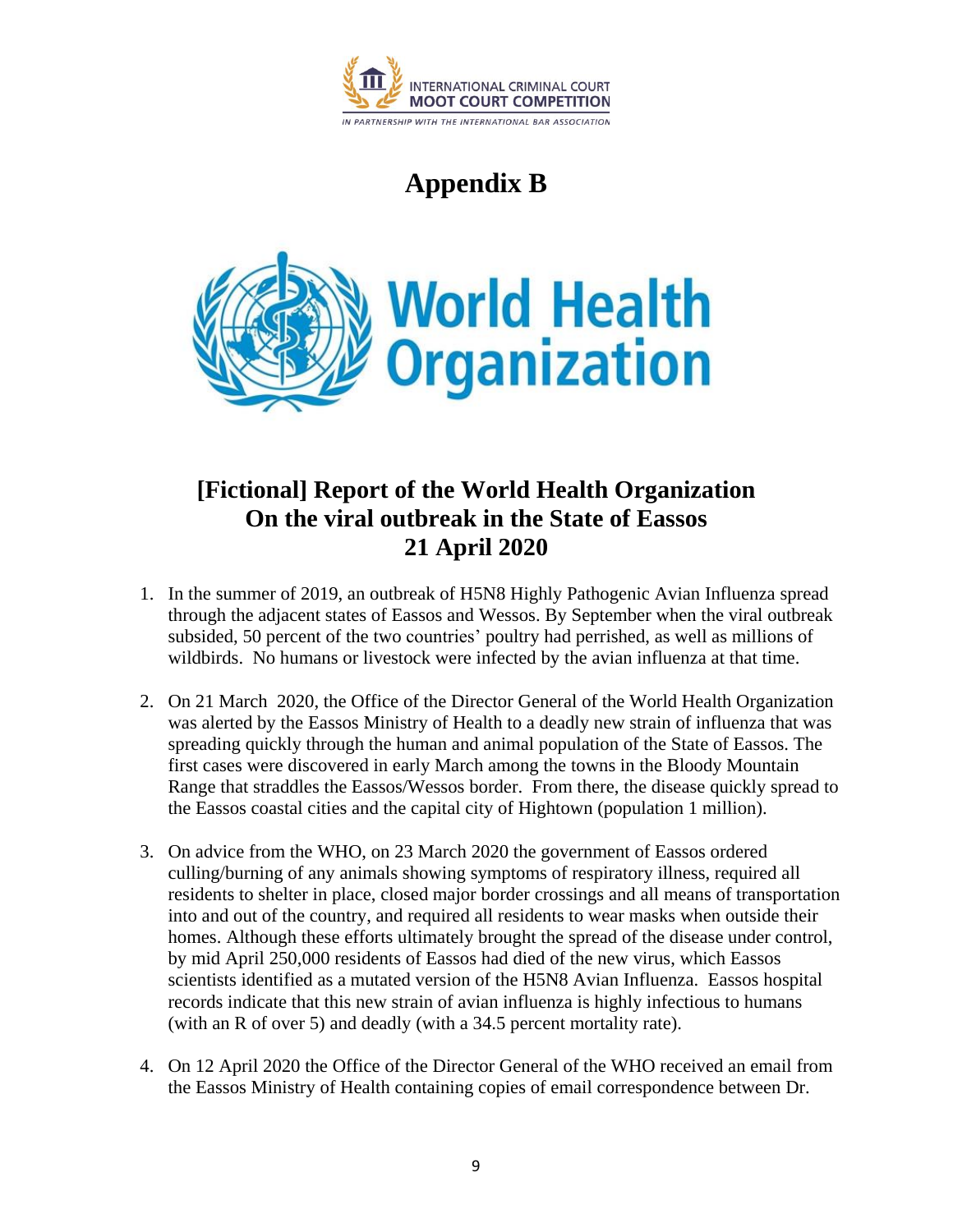

Lance Rayder (MD, PHD), Director of the Wessos Institute of Viral Diseases and General Dragone Goodrider, Minister of Defense of Wessos, indicating that the deadly strain of avian influenza had been developed by Dr. Rayder's lab under the orders of General Goodrider, and that the virus had escaped into the population of Wessos near the Eassos border on 27 February 2020. The emails documented that General Goodrider not only ordered the development of the deadly virus, but knowingly prevented the Institute from taking the proper precautions in handling the disease. According to the Eassos Ministry of Health, Dr. Rayder turned the emails over to the Eassos Government on 11 April 2020 in return for asylum. Those emails are attached as Annex 1 to this Report.

- 5. A few days later, on 16 April 2020 the international press published the minutes of a 2 March 2020 confidential meeting of the Wessos National Security Council, chaired by General Goodrider. According to news accounts, the minutes of the secret meeting were leaked to the press by the Secretary of the Council who blamed the General for his gross malfeasance related to the creation and spread of the new deadly avian influenza. The minutes document that, after learning of the release of the experimental virus from the Wessos Institute of Viral Diseases, General Goodrider sent clean-up crews to dispose of the bodies of the scientists and their families who had died from the virus and ordered the military to secretly round up all Wessos citizens who showed signs of infection and place them in quarantine at military detention centers. He also ordered the members of the Council to take the necessary steps to keep the spread of the virus secret to avoid panic and specifically forbade them from alerting the WHO.
- 6. General Goodrider's actions apparently contained the outbreak on the Wessos side of the border, but the virus that the Wessos lab had created under his orders had already spread to neighboring Eassos. Rather than warn Eassos and the WHO, General Goodrider's secrecy order was tantamount to a death sentence -- by mid-April, 250,000 residents of Eassos had needlessly died of the new strain of avian influenza, and many more suffered severe illness.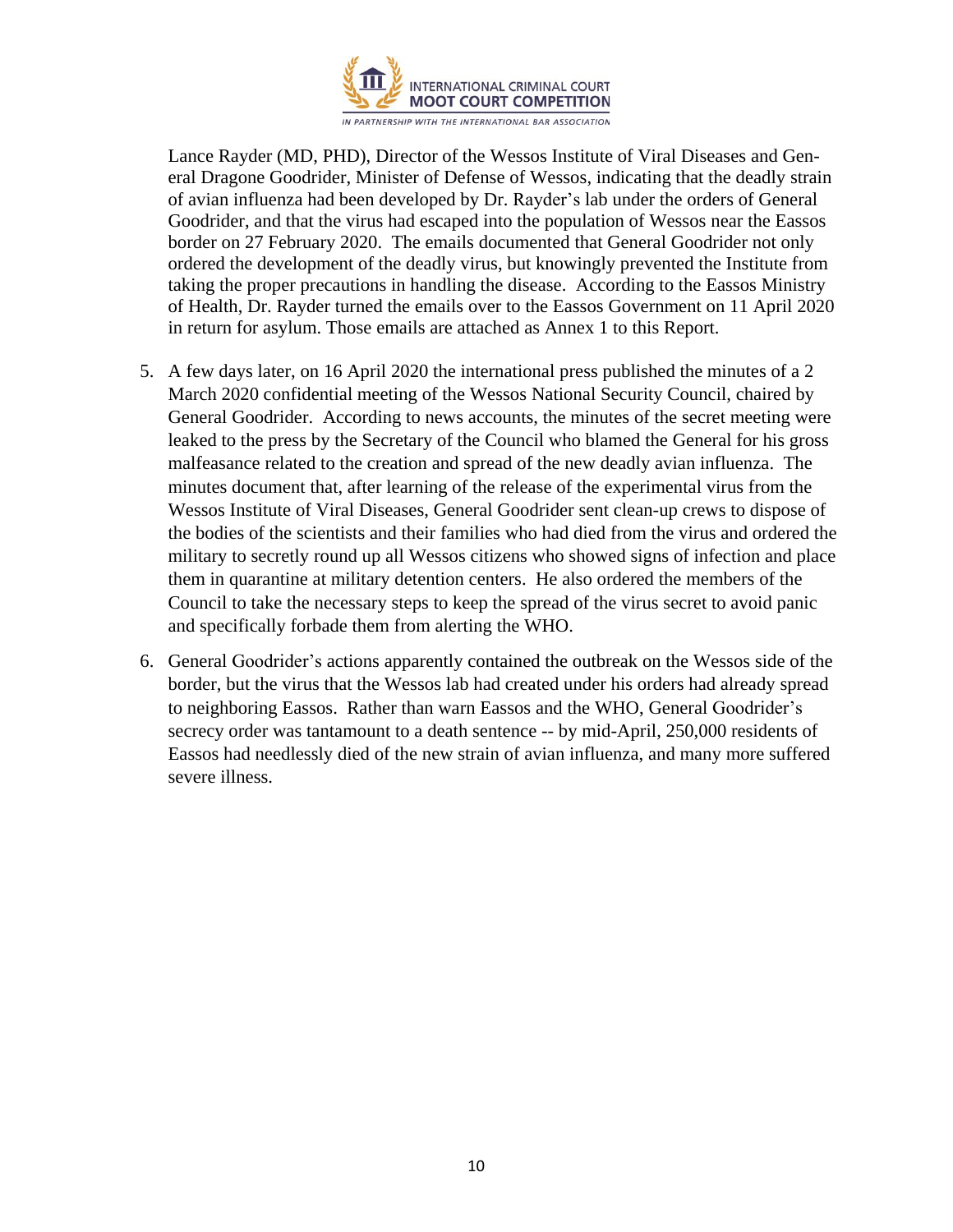

# **Annex 1: Email Correspondence between Dragone Goodrider and Lance Rayder**

FR: D. Goodrider TO: L. Rayder DATE: 2 October 2019 (1400 hrs) RE: Confidential: New Project

Director Rayder. Thank you for your sage recommendations when our country was hit by the outbreak of the H5N8 Avian Influenza last summer. I'm told that we were very lucky that it did not jump to humans. I understand that scientists in other countries are experimenting with mutations of the H5N8 that can infect humans so they can develop new treatments and vaccines before the virus naturally mutates. In response to this serious threat, I would like you to launch such a program to develop a vaccine that will protect the Wessos population against this deadly disease. Consider this a top priority. Confirm next steps immediately.

----------------------------------------------------------------------------------------------------------------

FR: L. Rayder TO: D. Goodrider DATE: 3 October 2019 (0900 hrs) RE: Confidential New Project

General. That is a wise precaution. I will transform the microbiological testing laboratory at the Institute for Viral Diseases to be used as the site for the development of a vaccine against the H5N8 Avian Influenza virus. As a first step, we are going to have to alter the functional characteristics of the H5N8 virus to allow it to become more transmissible to humans. We have the knowledge and capability to do this, but the Institute has previously worked only with Risk Group 2 agents as classified by the WHO. The new project will involve agents in the Risk Group 4 classification, which are much more infectious and deadly. I therefore request that the Ministry of Defense provide the Institute increased funding to enable us to upgrade the existing lab facility by adding airtight seals, improved air filtration, a shower in the anteroom, and an incinerator for contaminated clothing. I want to stress that without these upgrades there is a high degree of risk that a deadly virus could escape the lab into the general population of Wessos.

-------------------------------------------------------------------------------------------------------------------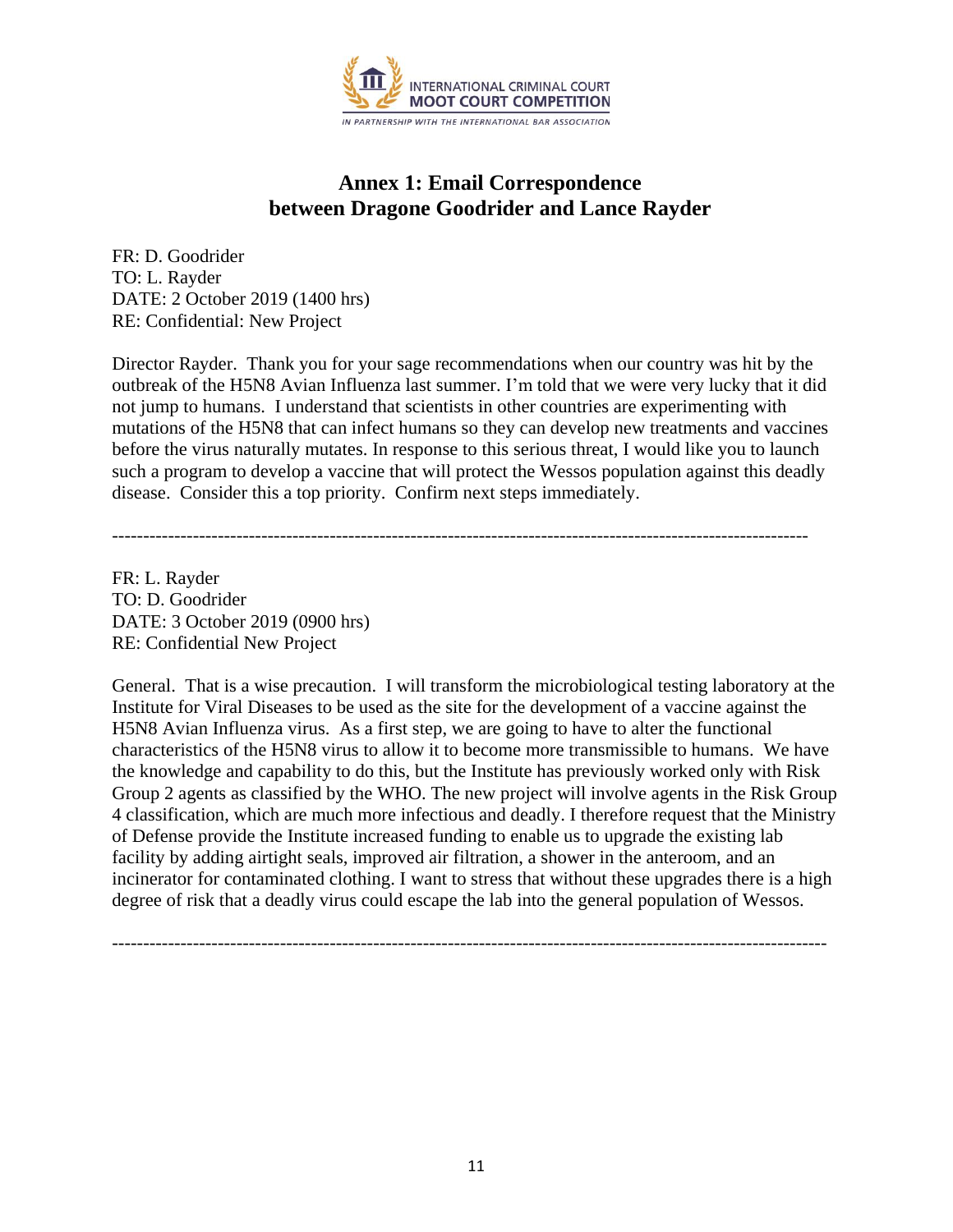

FR: D. Goodrider TO: L. Rayder DATE: 4 October 2019 (1000 hrs) RE: Confidential: New Project

Director, your team must commence work on the Avian Flu vaccine project without delay. I provided you funding last summer for specialized protective gear and respirators for your staff. No additional funding is available for this project. Make do. Besides, surely you are exaggerating the risk. If you won't get the job done under these conditions, I'll have you replaced by someone else who will. I don't want to hear another word about more funding. Just get to work!

------------------------------------------------------------------------------------------------------------------

FR: L. Rayder TO: D. Goodrider DATE: 11 February 2020 (1500 hrs) RE: Confidential: New Project

General, at last some good news. My team has conducted a series of successful trials with a modified strain of the H5N8 Avian Influenza on ferrets. Through serial passage in ferrets we have obtained a virus capable of small-droplet transmission from one infected ferret to another. Given the close resemblance of ferrets to humans in many aspects of influenza biology and pathology, we believe we now have a strain of H5N8 capable of human-to-human airborne transmission. Now, we can start testing a vaccine to protect the human population from this deadly virus.

------------------------------------------------------------------------------------------------------------------

FR: L. Rayder TO: D. Goodrider DATE: 27 February 2020 (0930 hours) RE: Confidential: New Project

General, there may have been a serious safety breach at the H5N8 Virus Lab. Two of my team members failed to report to work this morning because of serious flu-like respiratory symptoms they were experiencing. They are self-quarantining at home, but I'm worried that they traveled to their homes near the border with Eassos from the Lab on a crowded bus last night, potentially exposing dozens of individuals along the way. This is just what I warned you about back in October!

---------------------------------------------------------------------------------------------------------------------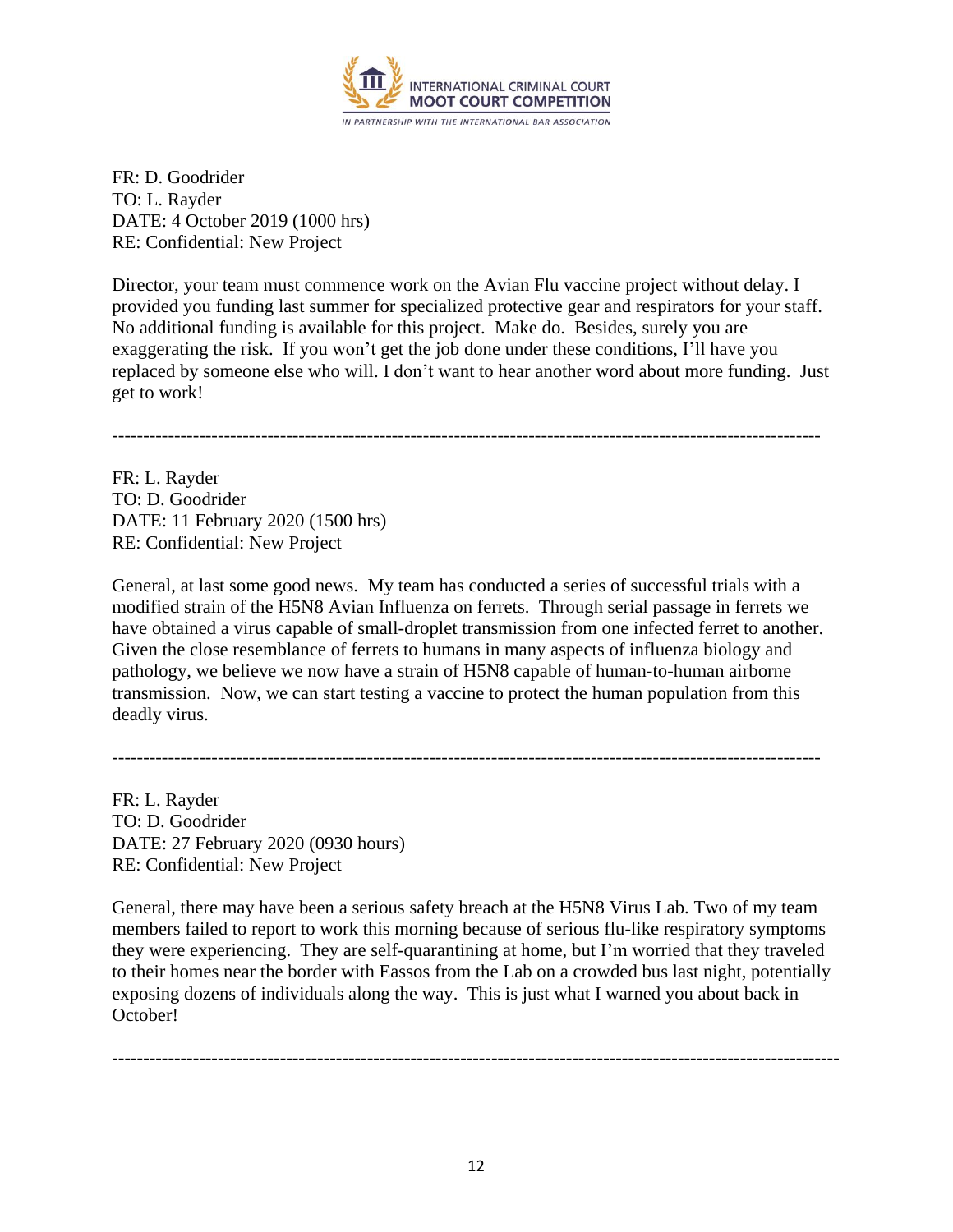

FR: D. Goodrider TO: L. Rayder DATE: 27 February 2020 (1100 hrs) RE: Confidential: New Project

Director, do not panic. It's probably just the ordinary flu. My wife had a touch last week and is feeling better. Continue the work with other scientists until the sick personnel recover and return to the Lab. In the meantime, don't tell anyone else about this.

---------------------------------------------------------------------------------------------------------------------

FR: L. Rayder TO: D. Goodrider DATE: 1 March 2020 (8300 hrs) RE: Confidential: New Project

General, I just learned that the two infected scientists have died of respiratory failure. And their families are now experiencing similar symptoms of the avian influenza -- severe fever, persistent coughing, and extreme difficulty breathing. Several more scientists at the Lab are also showing these symptoms. Based on our experiments with ferrets, I fear that this new strain of H5N8 could spread very quickly and kill hundreds of thousands of our people. I urge you to act immediately to avert disaster.

---------------------------------------------------------------------------------------------------------------